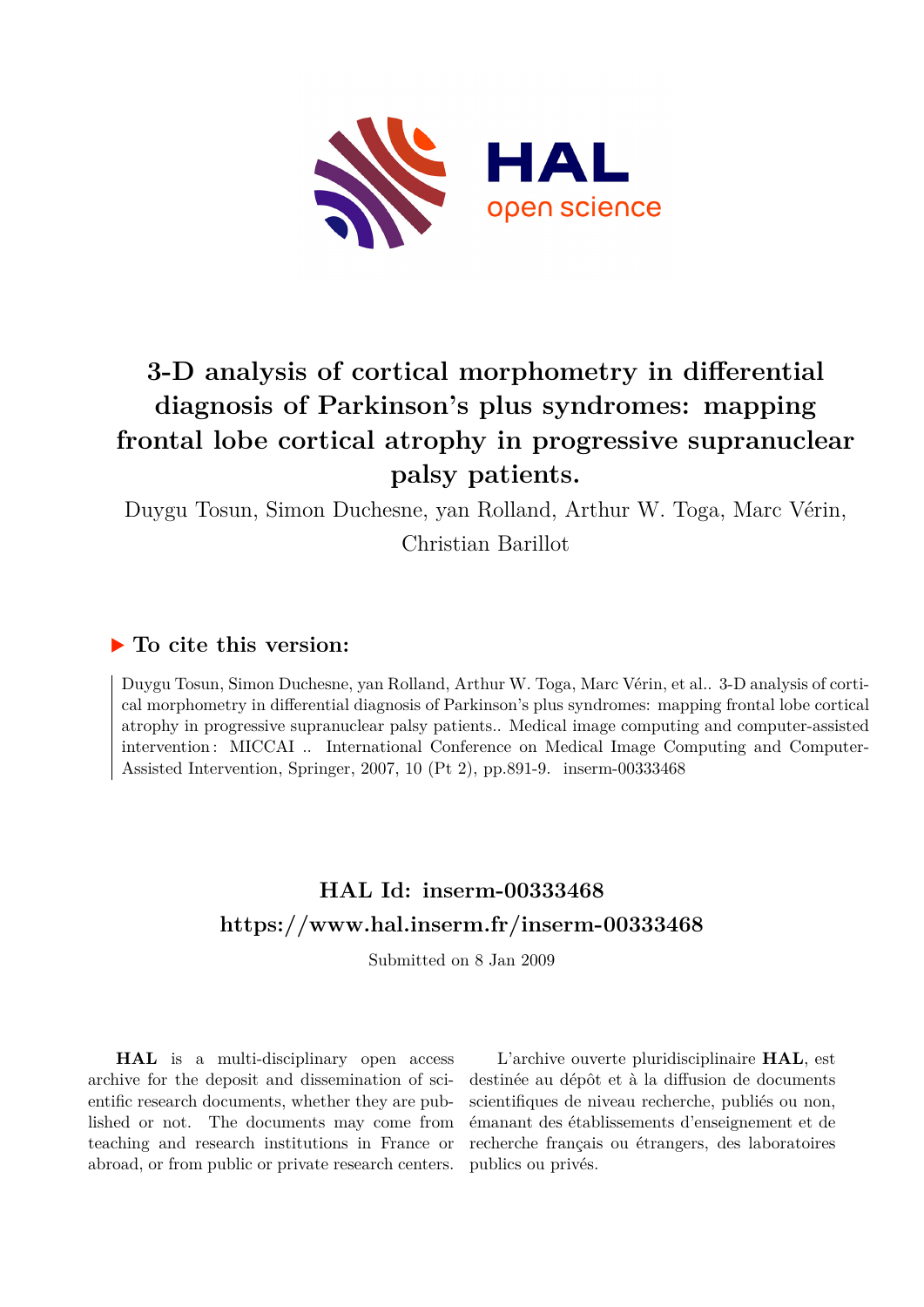## 3-D Analysis of Cortical Morphometry in Differential Diagnosis of Parkinson's Plus Syndromes: Mapping Frontal Lobe Cortical Atrophy in Progressive Supranuclear Palsy Patients

No Author Given

No Institute Given

Abstract. With the ability to study brain anatomy in vivo using magnetic resonance imaging, studies on regional brain atrophy suggest possible improvements for differential diagnosis of movement disorders with parkinsonian symptoms. In this study, we investigate effects of different parkinsonian syndromes on the cortical gray matter thickness and the geometric shape of the cerebral cortex. The study consists of a total of 24 patients with a diagnosis of probable progressive supranuclear palsy (PSP), multiple systems atrophy (MSA) or idiopathic Parkinson's disease (IPD). We examine dense estimates of cortical gray matter thickness, sulcal depth, and measures of the curvature in a surface-based cortical morphometry analysis framework. Group difference results indicate higher cortical atrophy rate in the frontal lobe in PSP patients when compared to either MSA or IPD. These findings are indicative of the potential use of routine MRI and cortical morphometry in performing differential diagnosis in PSP, MSA and IPD.

Key words: Cortical morphometry; Differential diagnosis; Parkinsonian syndromes; Sulcal atrophy.

## 1 Introduction

Neurodegenerative brain diseases possess unique morphological signatures; detection of such signs may prove useful in improving diagnosis, particularly for diseases in which there are few other diagnostic tools. Differential diagnosis of patients with Parkinsonian syndromes is a challenging but clinically important task, necessary to guide prognosis and treatment strategies. For instance, studies based on volumetric morphometry or visual atrophy ratings on MR images have shown differences in the regional rates of atrophy in the brainstem (midbrain and pons), the striatum, the cerebellum, the lateral and third ventricles as well as frontal and posterior inferior cortical regions [1, 2]. Midbrain atrophy is useful in differentiating progressive supranuclear palsy (PSP) from idiopathic Parkinson's disease (IPD) [3], while striatal abnormalities and cerebellar atrophy are more common in multiple-system atrophy (MSA) [4]. Even though these studies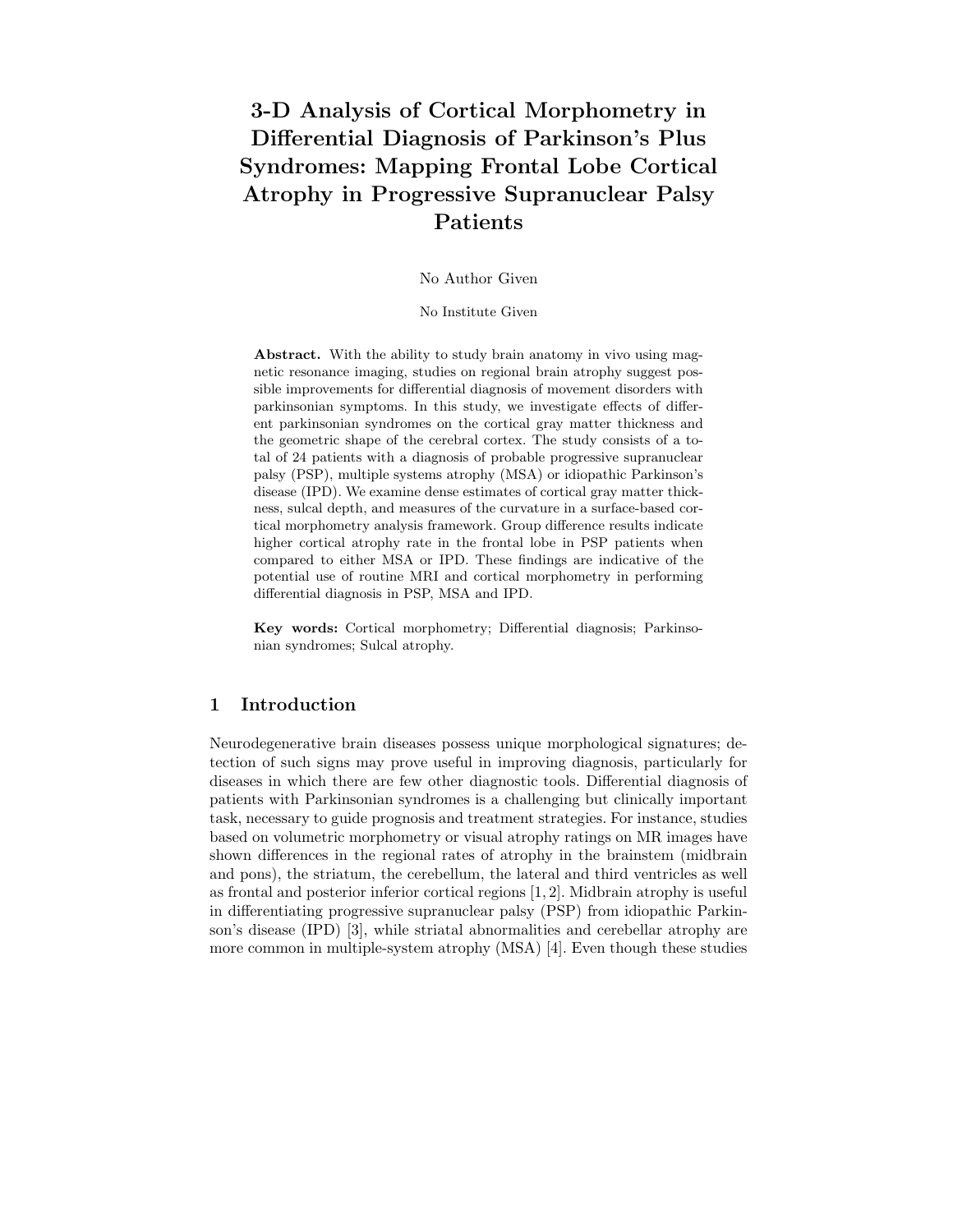suggest that regional atrophy rates are potential morphological indexes required to establish an accurate diagnosis and follow disease progression, a rigorous differential diagnosis framework must account for a number of confounding factors.

First, regional atrophy rates are scalar measures that do not take into account the intrinsic geometry of the structures of interest. These are of particular concern when studying disease that have effects on the cerebral cortex because of its elaborate inward and outward folds in three dimensional space. Secondly, quantitative, rather than qualitative measurements must be performed for an objective assessment of atrophy.

In this study, we attempted to address these concerns by engineering an automated surface-based 3-D cortical morphometry framework that focuses on group differences in the geometry of the cerebral cortex. We specifically aimed to test the hypothesis that there exists group differences in cortical atrophy patterns among PSP, MSA, and IPD. We tested this hypothesis by investigating the cortical gray matter thickness and the amount of dilation and filling of cortical sulcal spaces with cerebro-spinal fluid reflected on the cortical geometry.

## 2 Materials and Methods

#### 2.1 Subjects and Data Acquisition

The study group consisted in 8 patients with a diagnosis of probable IPD without dementia (4 females and 4 males; age (sd) 58.5 (9.0)), 8 patients with a diagnosis of probable MSA (3 females and 5 males; age (sd) 58.6 (7.1)), and 8 patients with a diagnosis of probable PSP (4 females and 4 males; age (sd) 65.1 (9.4)). All groups were age-matched (Tukey-Kramer HSD, alpha = 0.05). All patients were seen at the Movement Disorder clinic of the Centre Hospitalier Universitaire de Rennes (Rennes, FR). Diagnosis was established following the NNIPPS (Neuroprotection and natural history and biology in parkinsonian plus syndromes<sup>1</sup>) study clinical and imaging protocol, which include clinical criteria from Gilman et al. [5] for MSA and from Litvan et al. [6] for PSP. The diagnosis was also supported by long-term (>36 months) clinical and neurological follow-up, and response to treatment in the case of IPD patients.

MR brain images of each participants were acquired on a GE Signa 1.5 Tesla MR scanner using a T1-weighted spoiled gradient echo (SPGR) pulse sequence with the following parameters:  $TE = 5$  ms;  $TR = 24$  ms;  $45^{\circ}$  flip angle; matrix size =  $256 \times 256$ ; FOV =  $240$  mm  $\times$  240 mm; slice thickness = 1.2 mm, with 124 contiguous sagittal cross-sections.

 $^{\rm 1}$  The NNIPPS project is investigating the neuroprotective efficacy and safety of riluzole in MSA and PSP in the setting of a large, multi-center (49 sites), randomized, parallel-group, placebo-controlled trial in several European countries (France, UK, Germany). The imaging component of the NNIPPS project sought to understand structural MRI changes in these diseases, to define and validate a standardized acquisition protocol, and to construct prospectively validated image assessment instruments on MRI.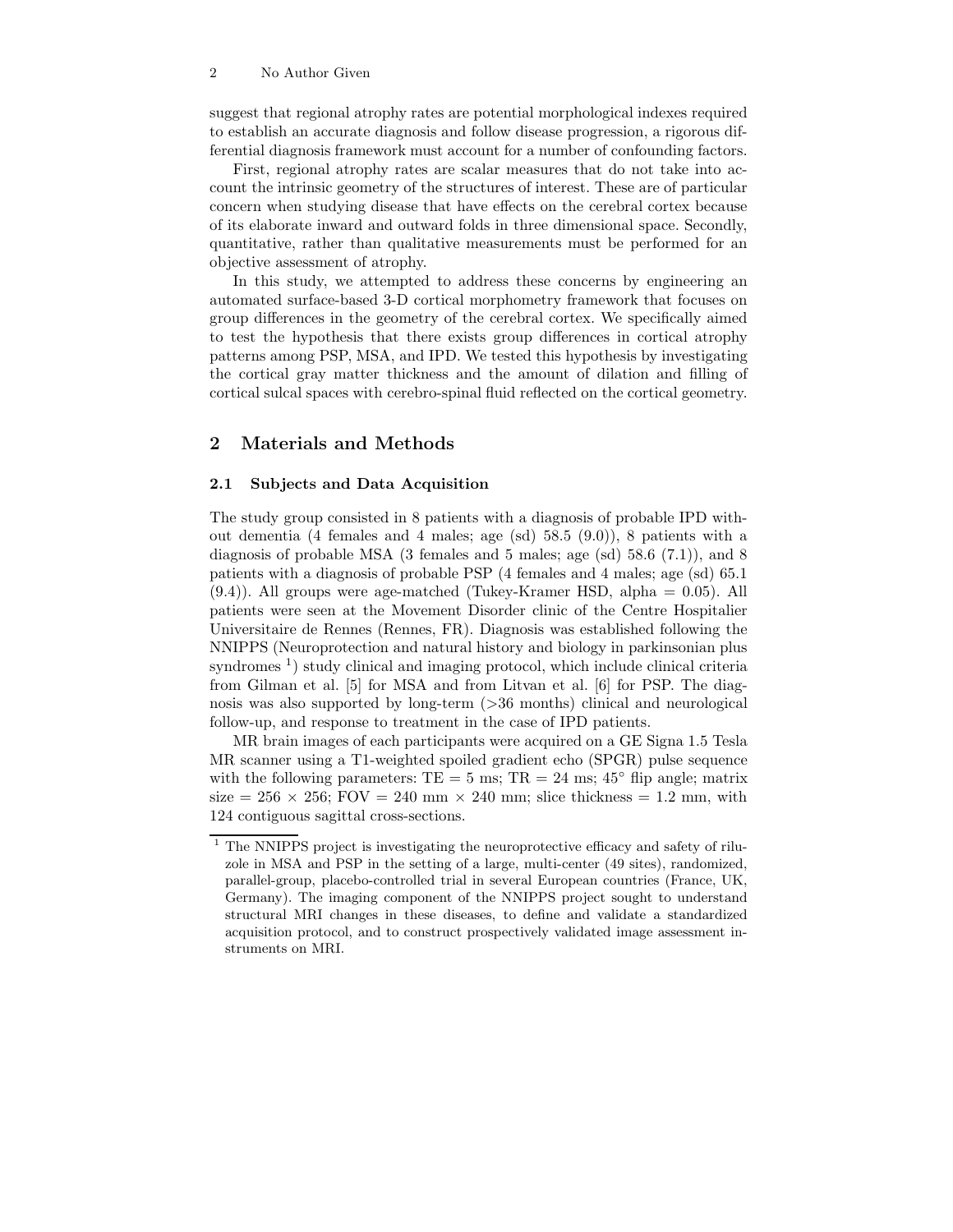#### 2.2 Cortical Surface Reconstruction

The skull, scalp, extra-cranial tissue, cerebellum, and brain stem (at the level of the diencephalon) were removed from each image data using a template-based segmentation with competitive level sets and fuzzy controls [7]. The Colin27 average brain from Montreal Neurological Institute database (the average of 27 T1 weighted MRI acquisitions from a single subject) served as the high definition structural brain template to define our anatomical target (i.e., cerebrum).The software yielded good cerebrum extraction in most cases; in several cases, however, additional manual editing was required to remove retained non-cerebral tissue. Cross-sectional view of T1-weighted MR image and the extracted cerebral volume are shown in Figs. 1(a) and (b).

After correcting for intensity non-uniformity in MR data using the Nonparametric Non-uniform intensity Normalization (N3) [8], each individual's cortical surface was extracted using a cortical reconstruction method using implicit surface evolution (CRUISE) technique developed by Han et al. [9] and shown to yield an accurate and topologically correct representation that lies at the geometric center of the cortical gray matter tissue [10]. CRUISE is a data-driven method combining a robust fuzzy segmentation method, an efficient topology correction algorithm, and a geometric deformable surface model. Each resulting cortical surface was represented as a triangle mesh comprising of approximately 300,000 mesh nodes. Reconstructed cortical surface for a sample brain is shown in Fig.  $1(c)$ .



Fig. 1. Cross-sectional view of (a) T1-weighted MR image and (b) extracted cerebral volume; (c) Reconstructed cortical surface; Cross-sectional view of (d) gray matter tissue classification and (e) cortical gray matter thickness volume; (f) Cortical thickness displayed on the cortical surface; Cross-sectional view of (g) outer cortical surface and (h) geodesic sulcal depth volume for left hemisphere; (i) Sulcal depth displayed on the cortical surface; Curvature features (j) curvedness and (k) shape index displayed on the cortical surface.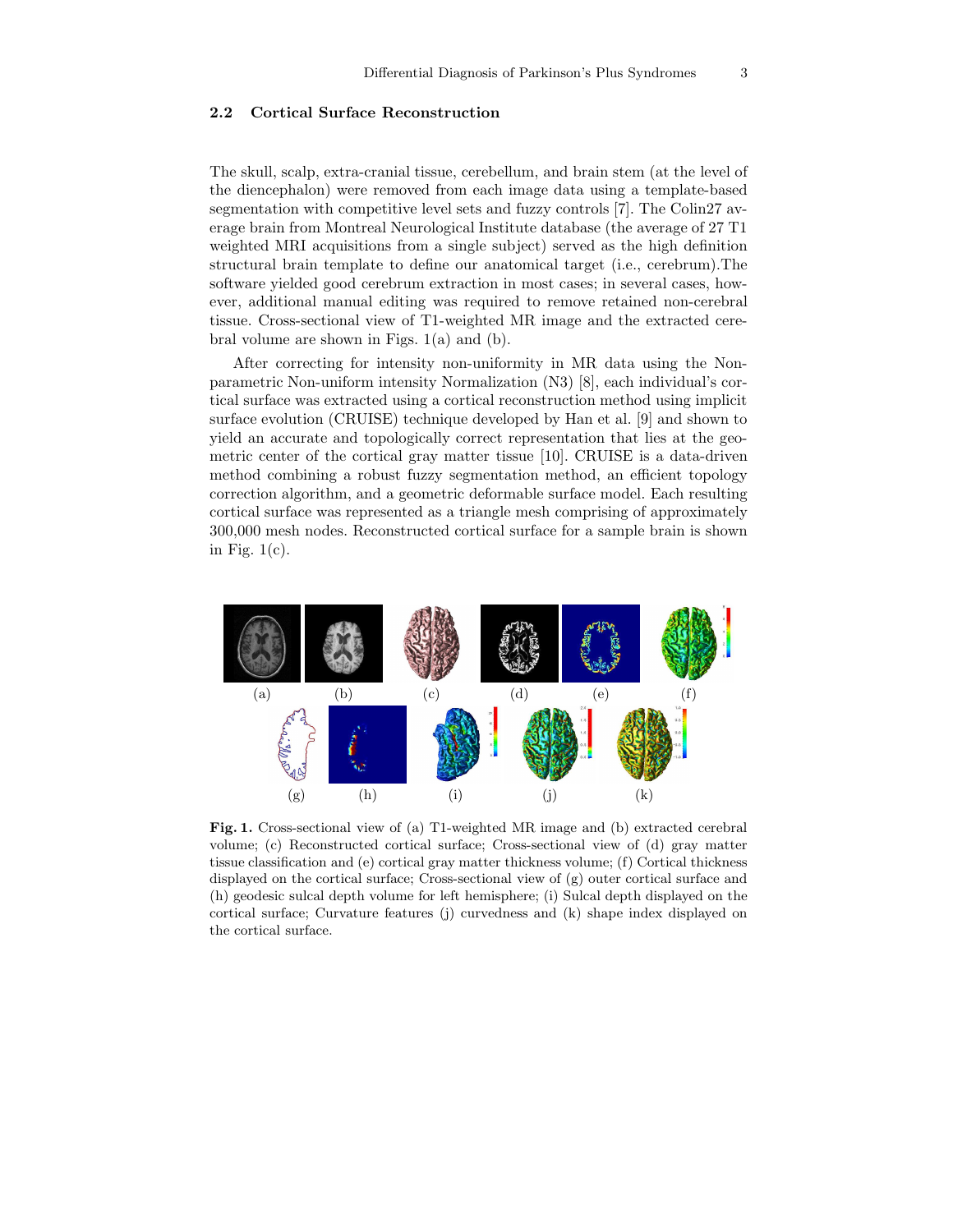#### 4 No Author Given

#### 2.3 Cortical Morphometry

Geometrically, the cerebral cortex is a thin, folded sheet of gray matter that is 1-5 mm thick, with an average thickness of approximately 2.5 mm [11, 12]. Cerebral degeneration can result in dilation of cortical sulcal openings and compensatory filling of freed space by cerebrospinal fluid (CSF), affecting the 3-D geometry of the cerebral cortex. This phenomenon is thought to be the combined result of the reduction of thickness of the gyral grey matter (GM) mantle and atrophy of gyral white matter (WM). We consider four measurements: cortical gray matter thickness to examine the cortical gray matter tissue atrophy; and geodesic sulcal depth along with two measures of curvature characteristics of the cortex to examine sulcal dilation. While cortical thickness is a metric of three-dimensional geometry of gray matter tissue sheet, geodesic sulcal depth and curvature measures rely on an overall two-dimensional approximation to this three-dimensional cortical sheet (i.e., central cortical surface [cf Section 2.2]). These measures are depicted in Figs. 1(d)-(k) and explained in detail herein.

Cortical Gray Matter Thickness. The cortical GM is bounded by the CSF on the outside, and by the WM on the inside. Adopting an Eulerian approach, the cortical thickness at each point in the GM tissue sheet can be defined to be the sum of the geodesic distances from the point to the GM/WM and GM/CSF interfaces. Let  $\Omega \subset \mathbb{R}^3$  (i.e., GM tissue sheet) be a spatial region with simply connected inner boundary  $\partial_0 \Omega$  (i.e., GM/WM interface) and outer boundary  $\partial_1 \Omega$  (i.e., GM/CSF interface). Then, the geodesic distances from each point  $x \in \Omega$  to the boundaries are computed by solving the following pair of PDEs:

$$
\langle \Delta D_0(\mathbf{x}), C_0(\mathbf{x}) \rangle = 1, \text{ with } D_0(\partial_0 \Omega) = 0,
$$
  

$$
\langle \Delta D_1(\mathbf{x}), C_1(\mathbf{x}) \rangle = 1, \text{ with } D_1(\partial_1 \Omega) = 0.
$$
 (1)

According to these PDEs constructed from the geometry of the problem,  $D_0(x)$ (and  $D_1(x)$ ) is defined as the length of the correspondence trajectory  $C_0$  (and  $C_1$ ) that travel from x through  $\Omega$  up to the  $\partial_0\Omega$  (and  $\partial_1\Omega$ ). Accordingly, the thickness  $T(x)$  of  $\Omega$  at  $x$  is

$$
T(\boldsymbol{x}) = D_0(\boldsymbol{x}) + D_1(\boldsymbol{x}). \tag{2}
$$

The boundaries,  $\partial_0 \Omega$  and  $\partial_1 \Omega$ , have sub-voxel resolution — i.e., partial voluming — and are usually represented as level sets of scalar functions. We use a Lagrangian approach to compute the values  $D_0$  and  $C_0$  at grid points in  $\Omega$  adjacent to the boundary  $\partial_0 \Omega$ . At the remain grid points in  $\Omega$ , we adopted a fast marching framework to compute the values  $D_0$  and  $C_0$  simultaneously [13]. The values of  $D_1$  and  $C_1$  were computed in a similar way. This hybrid Eulerian-Lagrangian framework yields cortical thickness estimates with sub-voxel accuracy of a Lagrangian approach with the speed of an Eulerian approach. Cross-sectional view of the GM tissue classification and the corresponding cortical thickness volume of a sample subject and the resulting cortical thickness map on the surface are shown in Figs.  $1(d)-(f)$ .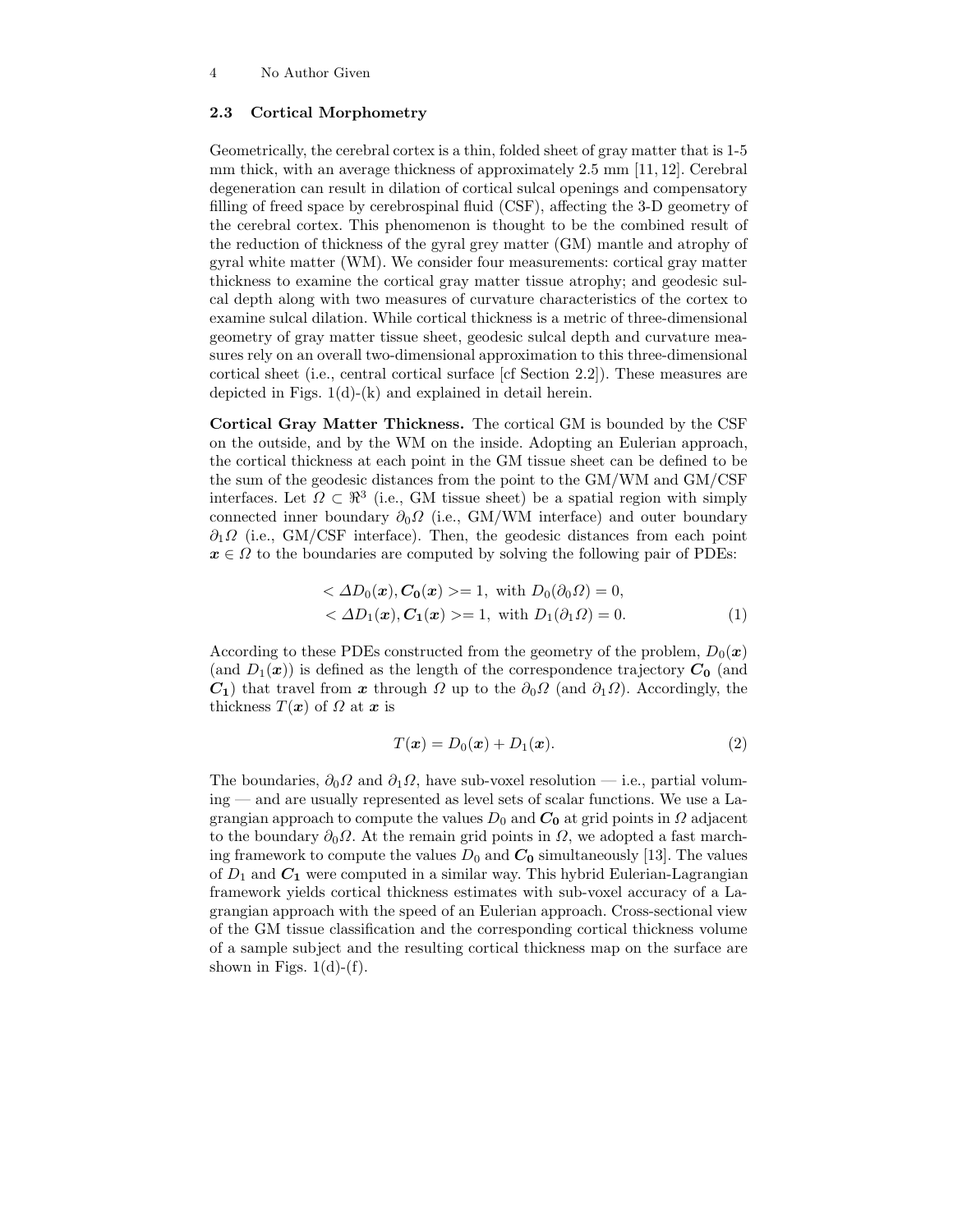Geodesic Sulcal Depth. Depth within sulcal regions is defined as the length of the geodesic path connecting any point on the cortical surface through the sulcal opening to the outer cortical surface (see Fig.  $1(g)$ ). Changes in sulcal depth are associated with a combination effect of non-uniform rate of GM thickness reduction across the cerebrum and atrophy of the gyral WM.

To compute the geodesic sulcal depth, we first generated an outer cortical surface that tightly surrounds the cortical surface without entering into the sulcal folds. The left and right cortical hemispheres were automatically identified by defining a cut around the corpus callosum using the knowledge of the locations of the midsagittal plan after a rigid alignment to the template brain's cortical surface. Focusing on one cortical hemisphere — i.e., allows to study sulcal regions in medical surface —, the outer cortical surface was computed by deforming the cortical surface according to an evolution equation:

$$
\Phi_t(\mathbf{x},t) = R(\mathbf{x})\kappa(\mathbf{x})\|\Delta\Phi(\mathbf{x},t)\|.\tag{3}
$$

In this context, the deforming surface is implicitly embedded as the zero-level set of a scalar function  $\Phi(\mathbf{x},t)$  (i.e., signed distance function).  $\Phi_t(\mathbf{x},t)$  and  $\Delta\Phi(\mathbf{x},t)$ are the time derivative and the spatial gradient of  $\Phi(\mathbf{x},t)$ , respectively.  $\kappa(\mathbf{x})$ , mean curvature function, and  $R(x)$ , barrier force, form the speed function that control the evolution of the level set function. While mean curvature component of the speed function aims to unfold sulcal folds, its barrier force term anchors the gyral crown points (i.e., visible cortex from outside) by preventing the surface from evolving in the inward direction. The result of this procedure is illustrated in Fig.1(g) where a cross-section of the outer cortical surface (in red) is shown along with the original cortical surface (in blue).

The geodesic sulcal depth from the original cortical surface to the outer cortical surface can be calculated by the approach used for cortical thickness computation. We set  $\partial_0 \Omega$  and  $\partial_1 \Omega$  at the original cortical surface and at the outer surface, respectively; and  $\Omega \subset \mathbb{R}^3$  was defined as the spatial region between these boundary surfaces (i.e., sulcal openings). A cross section from the resulting sulcal depth volume of left cortical hemisphere of a sample subject and the corresponding surface map are shown in Figs. 1(h) and (i).

Curvature Characteristics of the Cortex. Enlargement of the cerebral sulci (i.e., dilation of cortical sulcal openings and compensatory filling of freed space by CSF) have a direct effect on the 3-D folding geometry of the cerebral cortex. An analysis on the curvature characteristics of the cortex assesses changes in the type and magnitude of cortical folds. We consider two curvature measures: shape index and curvedness. Given the two principal curvatures  $\kappa_1$  and  $\kappa_2$ , where  $\kappa_1 \leq \kappa_2$ , shape index (SI) and curvedness (CN) are defined as [14]

SI = 
$$
\frac{2}{\pi} \arctan \frac{\kappa_2 + \kappa_1}{\kappa_2 - \kappa_1}
$$
, CN =  $\sqrt{\frac{\kappa_1^2 + \kappa_2^2}{2}}$ . (4)

The scaling on the shape index is such that it provides a space of shapes with the topology of a line segment, i.e.,  $[-1, 1]$ . In this shape space, each surface point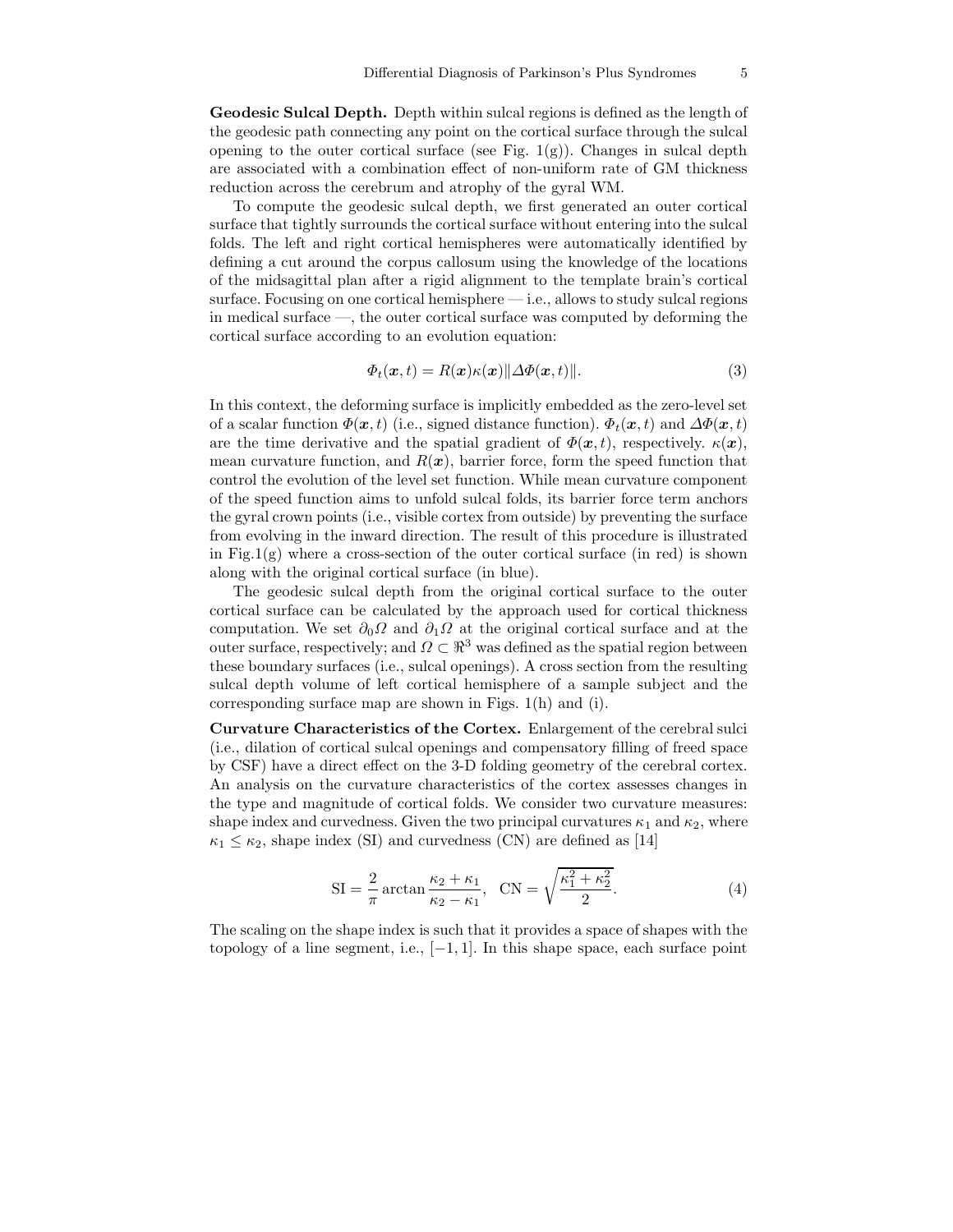#### 6 No Author Given

is classified as spherical cup point (i.e.,  $SI = -1$ ), saddle point (i.e.,  $SI = 0$ ), spherical cap point (i.e.,  $SI = 1$ ), or smooth transitions between these shape. This shape classification is invariant under global scaling of the surface. The missing scale (or size) information is captured by the curvedness measure. SI and CN maps of a sample individual are shown in Figs.  $1(j)$  and  $(k)$ , respectively. The SI successfully distinguished the cortical features such as sulci and gyri and CN gave the size of the folding.

#### 2.4 Cortical Normalization

We used a surface-based 3-D cortical warping technique [15] to establish a dense point correspondence between anatomically homologous surface points of individual surfaces on a common reference surface coordinate system. This common coordinate system is defined by the template brain's cortical surface. The pairwised surface warping algorithm aims to align the geometric features of two cortical surfaces in a multi-scale framework using the sphere as a canonical joint coordinate system. Without requiring any manually identified landmark curves, this approach defines an anatomical homology between two cortical surfaces based on a similarity between the geometric features densely defined at each cortical surface point. Therefore, each subject cortical surface was spatially normalized with respect to the geometry of a representative template. Population averages as well as point-based statistical comparison were then computed within the common cortical coordinate system of the template brain.

#### 2.5 Statistical Analysis of the Cortical Shape Measures

The cortical shape measures (i.e., cortical thickness, geodesic sulcal depth, shape index, and curvedness) were computed for 24 individuals in the study group. The shape measures were smoothed using a surface-based intrinsic isotropic smoothing filter of radius 10 mm. The smoothing was performed to reduce computational noise on the shape measures.

Statistical analysis involved applying a hypothesis testing in order to determine whether 3-D shape changes in cerebral cortex could differentiate Parkinson's plus syndromes MSA and PSP from IPD. We tested the equality of group means for each shape measure using Student's t-test. The significance level of each individual test was corrected for multiple comparisons using False Discovery Rate (FDR) [16].

### 3 Results and Discussion

The mean difference maps on the template brain surface are shown in the first three columns of Fig. 2, and the regions with significant mean difference  $(p < 0.05$ after FDR correction) are highlighted in the last three columns of Fig 2. Population average maps revealed different profiles of cortical thickness, sulcal depth, and curvedness across groups. Subtle yet significant differences in cortical folding shape (i.e. shape index) were found particularly in the frontal lobe when comparing PSP patients to IPD patients. GM thickness maps displayed tissue loss in frontal lobe and motor cortex, reaching significance in the motor cortex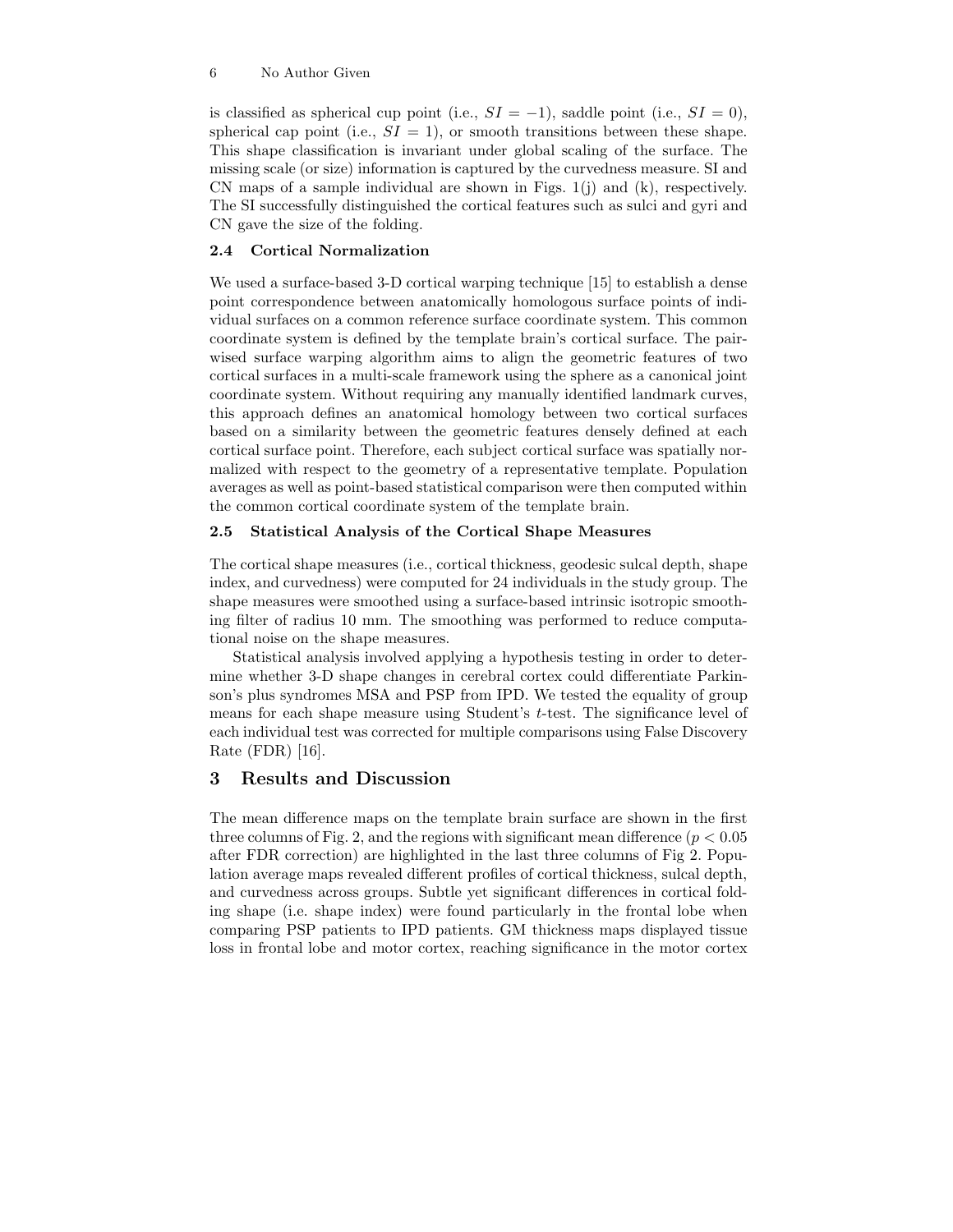region when comparing PSP to MSA patients. When comparing MSA and PSP to IPD separately for differences in sulcal depth and curvedness maps, we observed reversed patterns of significance. These were more pronounced in MSA versus PSP significance maps, especially in the left frontal lobe area. Although our statistics on cortical thickness did not reveal a strongly distinguishing cortical atrophy pattern between MSA, PSP, and IPD groups, our strong findings on curvedness and sulcal depth measures in the frontal lobe suggest that atrophy of gyral WM in PSP patients is significantly different than MSA as well as IPD patients.

We interpret these finding as indicative of increased sulcal atrophy in the frontal lobe in PSP patients when compared to either MSA or IPD. These preliminary results confirm our hypothesis of distinct patterns of sulcal atrophy and GM tissue loss, demonstrating the potential use of routine MRI and cortical morphometry in performing differential diagnosis in PSP, MSA and IPD. These findings encourage further investigation in a larger data set in the development of a differential diagnosis framework. Our morphometry analysis benefits from the use of different shape measures in studying cortical atrophy. Future work includes systematic studies on how different shape measures correlate in measuring change in cortical geometry in 3-D.

### References

- 1. Paviour, D.C., Price, S.L., Jahanshahi, M., Lees, A.J., Fox, N.C.: Longitudinal MRI in progressive supranuclear palsy and multiple system atrophy: rates and regions of atrophy. Brain  $129(4)$  (2006) 1040-1049
- 2. Oba, H., Yagishita, A., Terada, H., Barkovich, A.J., Kutomi, K., Yamauchi, T., Furui, S., Shimizu, T., Uchigata, M., Matsumura, K., Sonoo, M., Sakai, M., Takada, K., Harasawa, A., Takeshita, K., Kohtake, H., Tanaka, H., Suzuki, S.: New and reliable MRI diagnosis for progressive supranuclear palsy. Neurology 64(12) (2005) 2050–2055
- 3. Warmuth-Metz, M., Naumann, M., Csoti, I., Solymosi, L.: Measurement of the midbrain diameter on routine magnetic resonance imaging: a simple and accurate method of differentiating between parkinson disease and progressive supranuclear palsy. Arch Neurol 58 (2001) 1076–1079
- 4. Bhattacharya, K., Saadia, D., B. Eisenkraft B, e.a.: Brain magnetic resonance imaging in multiple-system atrophy and parkinson disease: a diagnostic algorithm. Arch Neurol 59 (2002) 835–842
- 5. Gilman, S., Low, P.A., Quinn, N., Albanese, A., Ben-Shlomo, Y., Fowler, C.J., Kaufmann, H., , Klockgether, T., Lang, A.E., Lantos, P.L., Litvan, I., Mathias, C., Oliver, E., Robertson, D., Schatz, I., Wenning, G.K.: Consensus statement on the diagnosis of multiple system atrophy. J Neurol Sci 163 (1999) 94–98
- 6. Litvan, I., Agid, Y., Calne, D., Campbell, G., Dubois, B., Duvoisin, R.C., Goetz, C.G., Golbe, L.I., Grafman, J., Growdon, J.H., Hallett, M., Jankovic, J., Quinn, N.P., Tolosa, E., Zee, D.S.: Clinical research criteria for the diagnosis of progressive supranuclear palsy (steele-richardson-olszewski syndrome): report of the ninds-spsp international workshop. Neurology 47 (1996) 1–9

8. Sled, J.G., Zijdenbos, A.P., Evans, A.C.: A non-parametric method for automatic correction of intensity non-uniformity in mri data. IEEE Trans. Medical Imaging 17 (1998) 87–97

<sup>7.</sup> Anonymous.